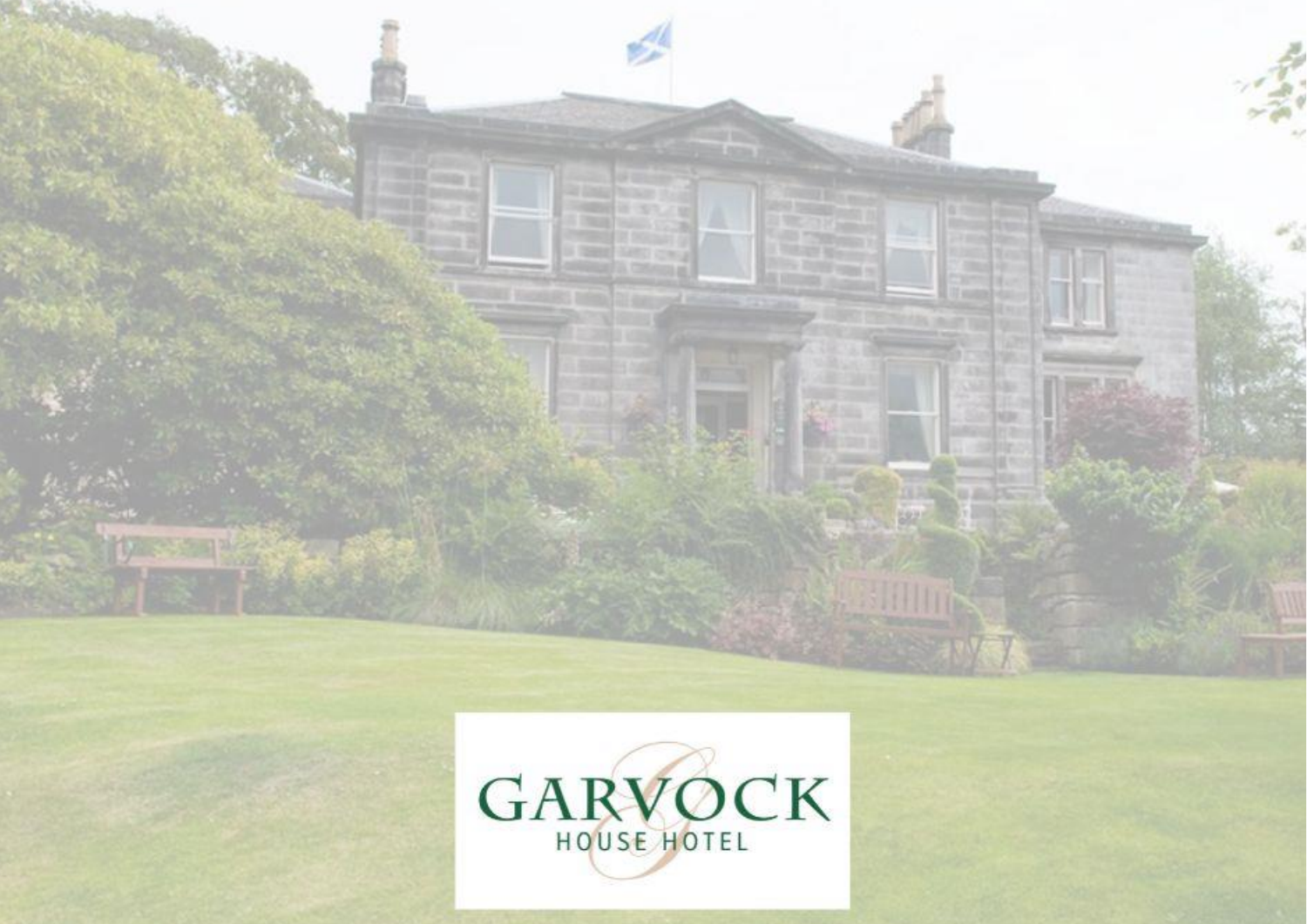

Welcome to Garvock House Hotel.

Garvock House Hotel is a privately owned hotel established in 1996 by Pamela & Rui Fernandes who have elegantly restored the buildings original features and expanded it to create a stunning 26 bedroom hotel with bar, restaurant and banqueting facilities.

Step through the pillared doorway to enjoy the warmth of a family-run hotel renowned for its generous hospitality. Unwind in the restaurant where our chefs use only the freshest seasonal ingredients and serve cuisine widely acclaimed as the finest in West Fife.

Set amidst lush gardens, it marries the convenience of a town centre location with the peaceful feel of a countryside retreat.

And being dog friendly, our resident dog Henry can't wait to welcome your four-legged family members.

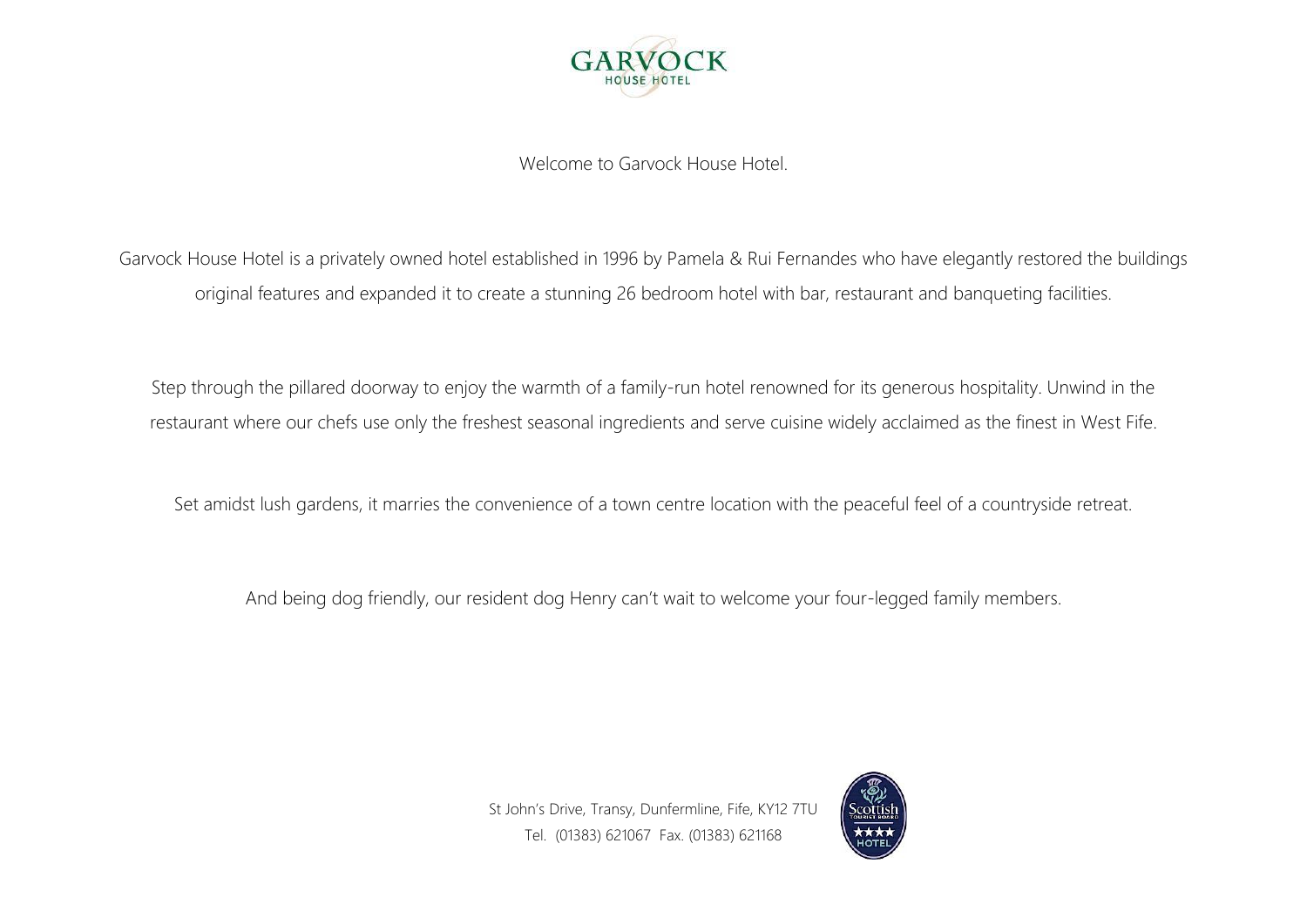

We are a small team here at Garvock House, working hard to make your stay a memorable one. If there is anything we can help you with during your time here, please do not hesitate in asking and we will do our up most to assist you. We hope you enjoy your stay with us!



#### Reception: 7am – 10pm

If you require assistance during your stay please come to reception or dial 202 from your room.

#### Overnight: 10pm – 7am

There will always be a night porter on duty in the main building. Please dial 0 from your room for a member of the team.

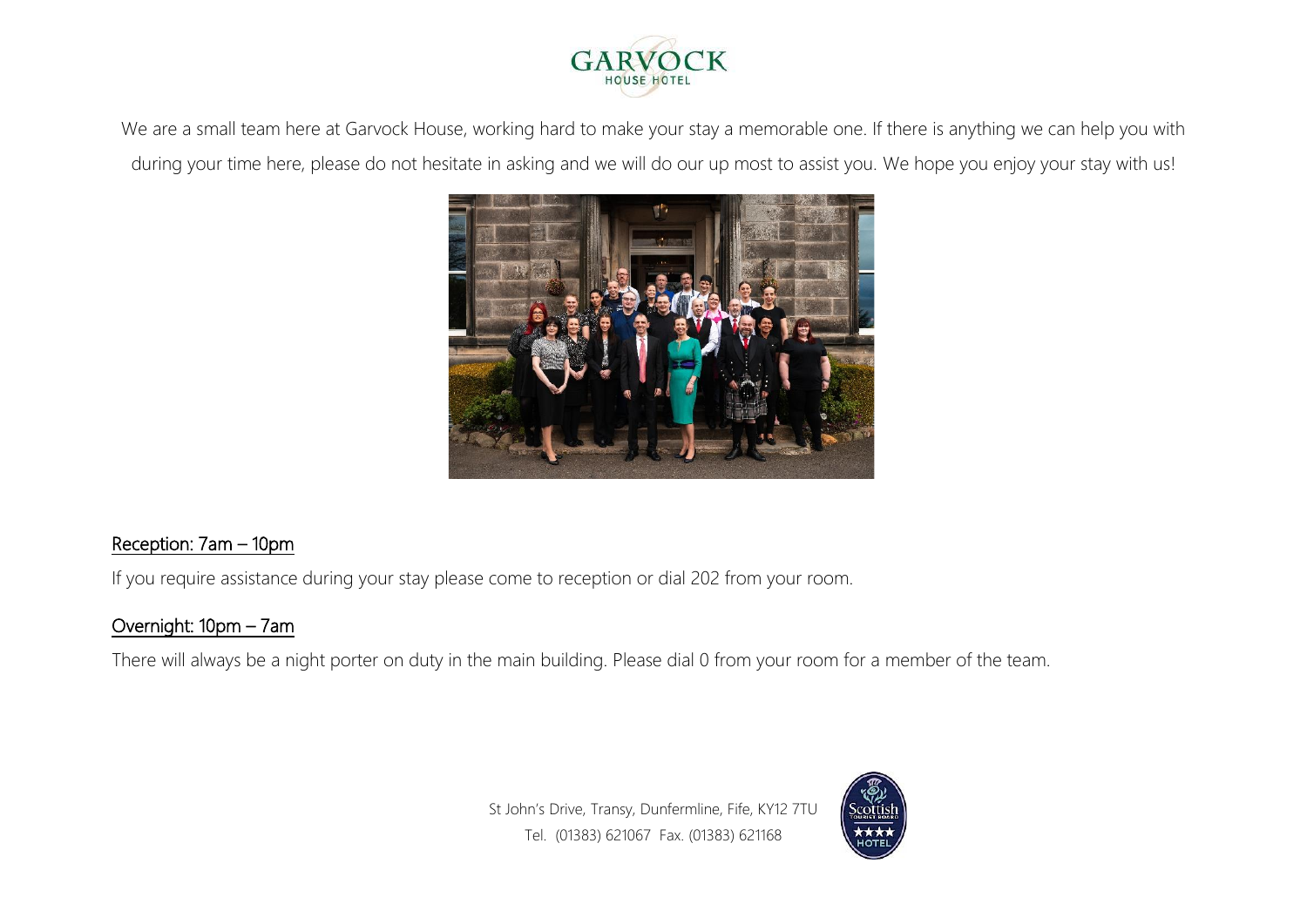

#### Fire Precautions

We will inform you on arrival of any fire training/ testing taking place during your stay.

In the event of a fire, there is a fire evacuation routine in which the hotel staff are trained for your safety.

Please familiarse yourself with your means of escape which can be located within your room.

When you hear the alarm do not panic. Proceed quickly to the assembly point located at the bottom of the car park. Do not delay your departure by collecting personal belongings and do not re-enter the building until being told to do so.

If you discover a fire, operate the nearest fire alarm and go to the assembly point.

We have emergency lighting in place should there be a power failure and the fire doors will close automatically at the sound of the alarm.

A roll call of all residents will be taken. For this reason, please leave your key at reception if you are going out for the day.



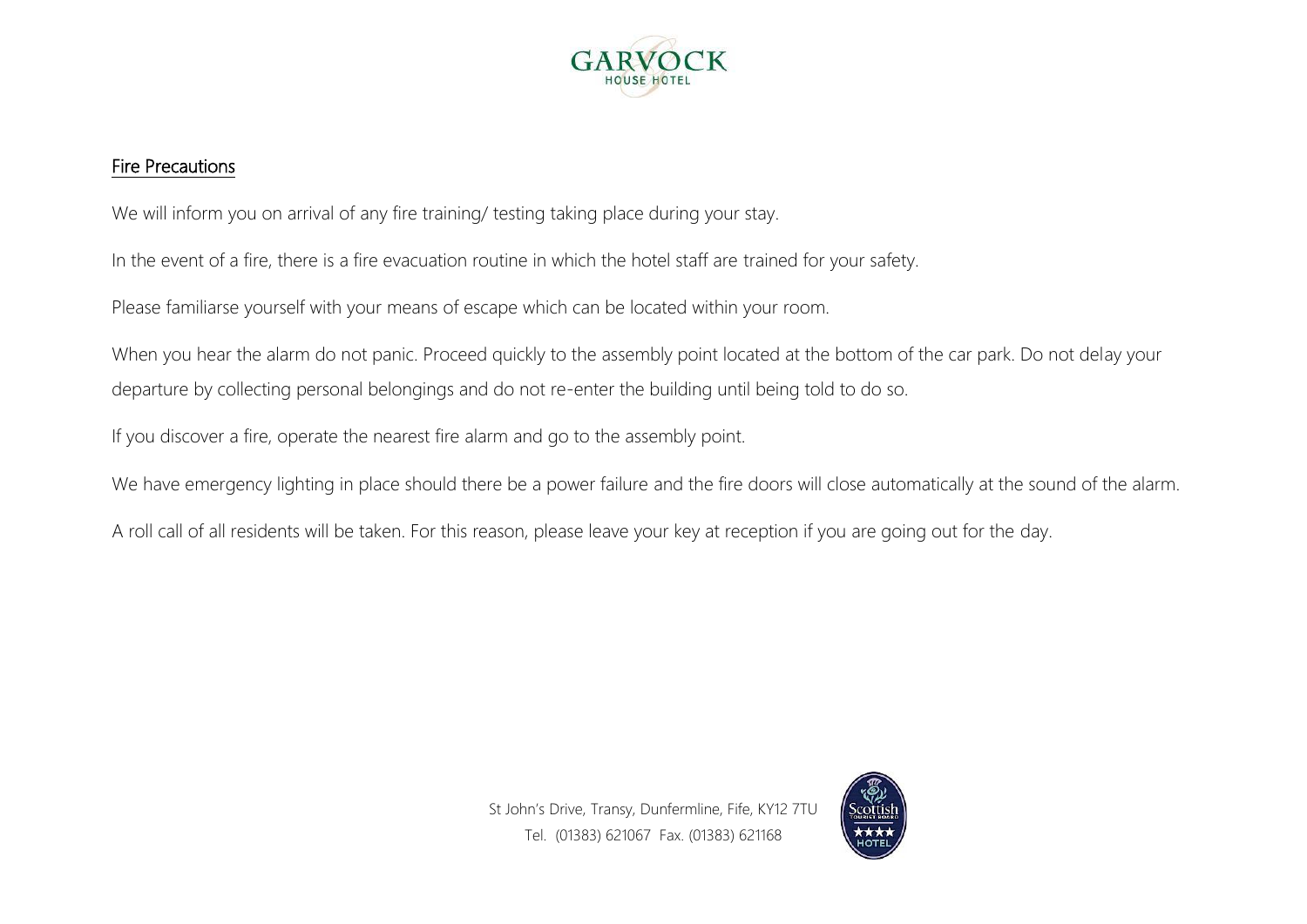

#### Medical Information

If you start to feel unwell during your stay with us, please let reception know. If you require an ambulance, please dial 999.

For non-emergencies please contact the services below;

This service is here to provide urgent health advice out of hours, 15 Comely Park, Dunfermline, KY12 7HU when the GP practice or dentist is closed Tel: 01383 725510

# Queen Margaret Hospital Minor Injuries Unit **Queen Victoria AXE Hospital**

Whitefield Road, Dunfermline, KY12 0SU Hayfield Road, Kirkcaldy, KY2 5AH Tel: 01383 623 623 Tel: 01383 643355 Bone injuries, minor eye injuries, pediatrics (over 1 year), minor trauma injuries, xray

Bellyeoman Road, Dunfermline, KY12 0AE 85 Woodmill Street, Dunfermline, KY11 4JN Tel: 01383 721266 Tel: 01383 723862

#### General Information

NHS 24: Dial 111 **Dentist – Comely Park Dentist** 

# Bellyeoman GP Surgery: Mon-Fri 8.30am-5.45pm Willow Pharmacy: Mon-Fri 8.30am-5.45pm ~ Sat 9am-12pm

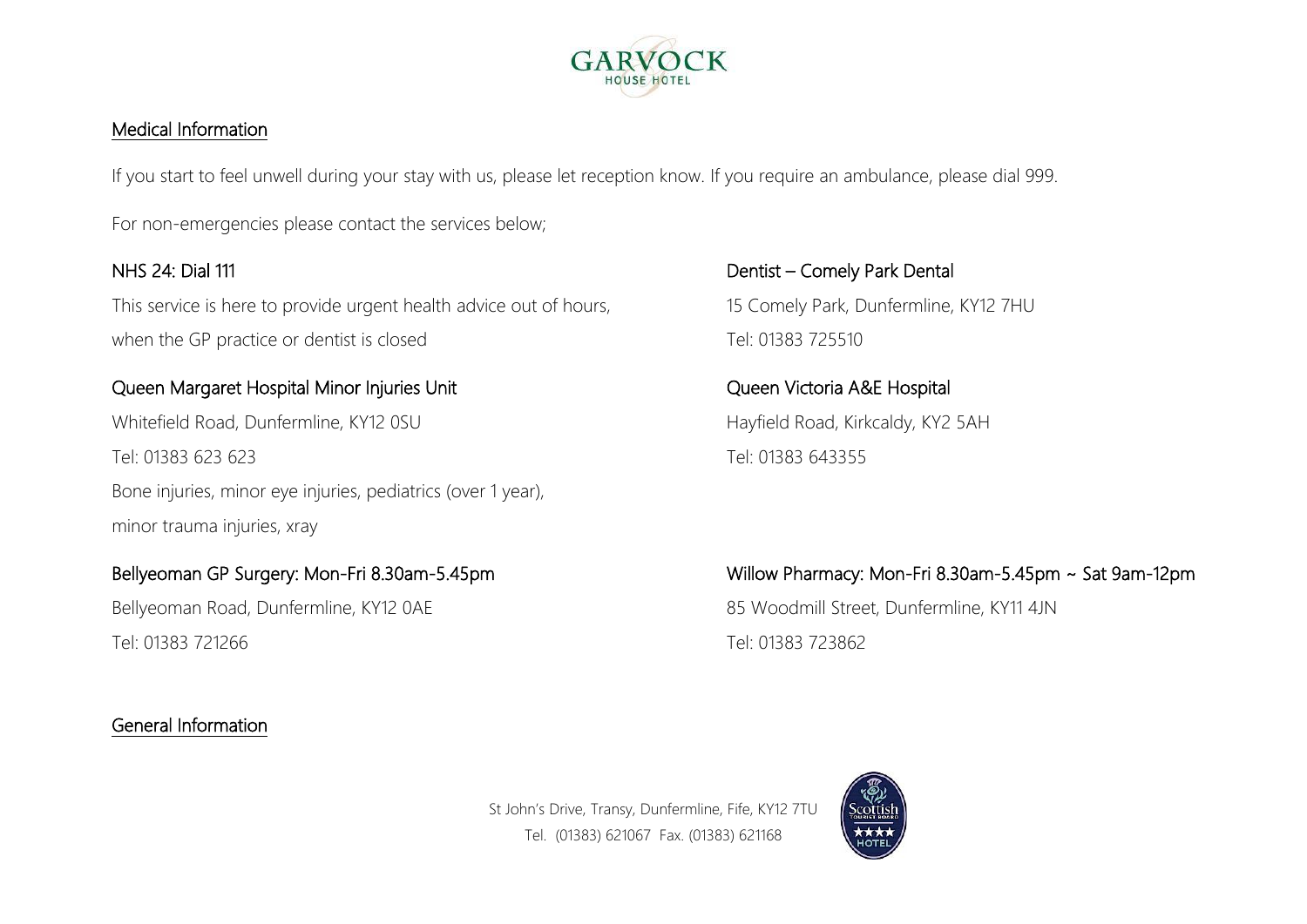

### Smoking

Garvock House Hotel is a non-smoking establishment. Smoking is not permitted anywhere within the building. If you are found to have been smoking in your room, an extra charge will be added to your bill. Please use the smoking areas located on the patio and at the front of the hotel.

# Parking

We have ample on-site free car parking available. All vehicles are parked at the owner's risk.

#### Access to hotel

We have wheelchair accessible parking and ramp to the side of the hotel. Restaurant, bar & toilet facilities are all wheelchair accessible. You are welcome to come and go as you please but if arriving late we do ask you to keep the noise down out of respect of other guests. Please leave your key with reception if leaving the building. If you are due back late, our night porter may lock the front door for security purposes. In this event, please ring the door bell and someone will open the door.

#### Breakfast

Breakfast is served daily 7.00am to 9.15am. Should you require an earlier breakfast, please let us know and we will do our best to accommodate.

We serve both continental breakfast including cereals, pastries and fresh fruit and our traditional full Scottish breakfast.

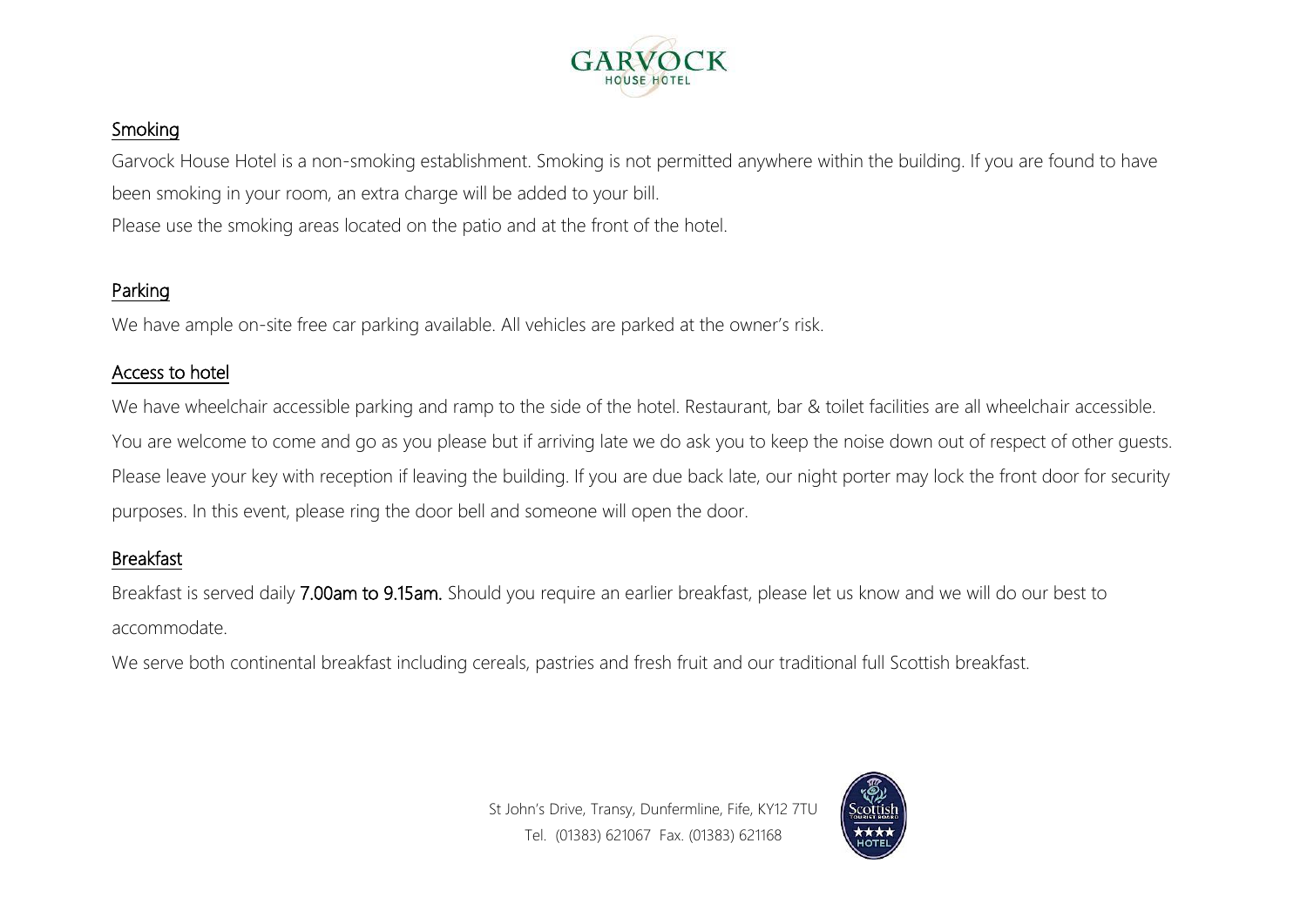

### Check In

Check In is from 3.00pm the day of arrival. As we are a small team, we are unable to quarantee an early arrival, if requested, but will do our upmost to accommodate you. Guests must be 18 years or older to check in and identification may be asked for on arrival.

#### Restaurant Hours

# Lunch is served daily 12noon – last orders at 2.00pm Dinner is served daily 6.00pm – last orders at 9.00pm Our restaurant can get busy so it is important that you let us know your preferred dining time in advance. You can view our sample menu by visiting the dining page on our website<https://www.garvock.co.uk/dining/>

#### Room Service

Room service is available upon request. Dial 202 for reception to take your order. Depending on restaurant bookings there may be a slight delay. There is an additional charge for room service of £4.75.

# Dogs

We are a dog friendly hotel & have our very own wee westie, Henry, often out to say hello to guests. If you are bringing your four-legged family member with you, please let us know in advance so we can allocate you to one of our dog-friendly rooms & have a tasty treat waiting. Well behaved dogs are also welcome in the lounge. We have a large dog-friendly public park located very close to the hotel. Just ask reception for directions. There is a one-off charge of £20 per dog.





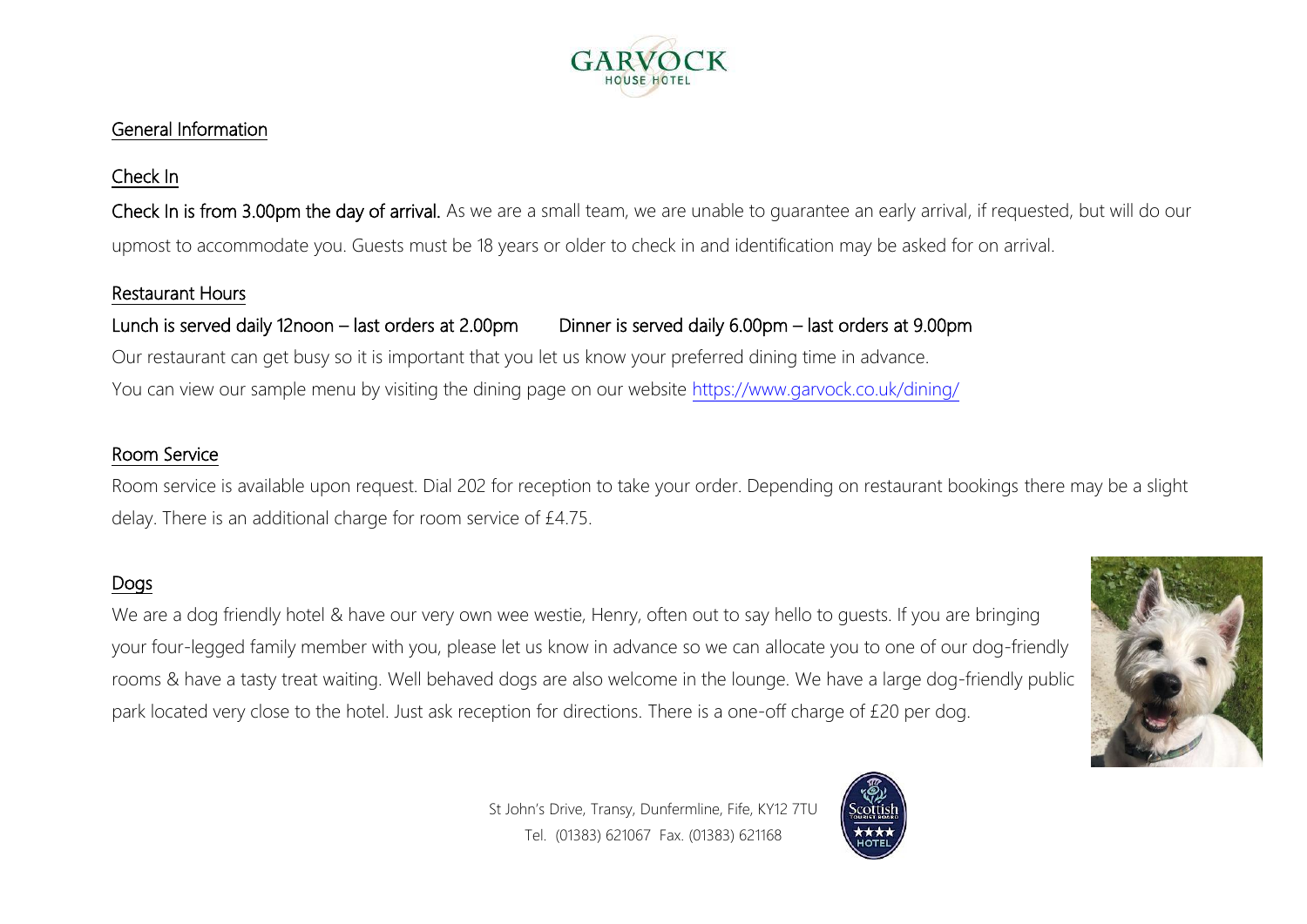

### In Room Trays

All items on your room tray are with our compliments and will be replenished daily. Fresh milk and ice buckets are available on request.

#### Allergens

If you have a feather/ dog allergen please let us know in advance so we can allocate you to a hypo-allergenic room with alternative duvets & pillows.

#### Ironing & Laundry

An iron & ironing board is available upon request.

We have a local dry-cleaning company if you require any laundry done during your stay with us. You will find a laundry bag & information pack in your room. Please give this to reception before 9am and they will get this arranged for you. There is an additional charge for laundry/dry cleaning.

# Towels

We're doing our bit for the planet.

Every day around the world millions of towels are washed unnecessarily. To do our bit for the planet, if you would like to reuse your towel then please hang up on the rail. If you would like your towel washed today, then please leave in the bath or shower.

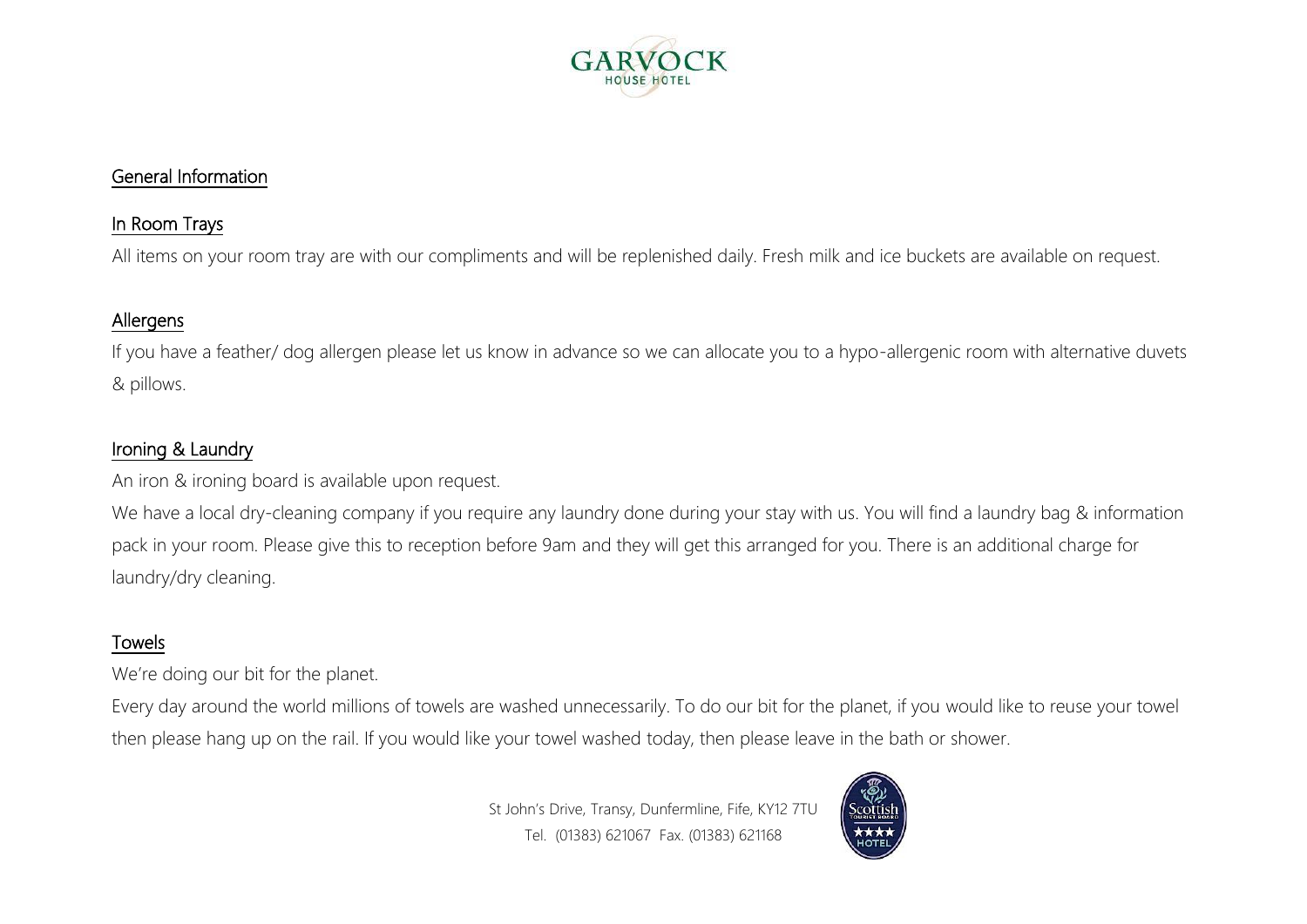

# Wifi

We have complimentary wifi available throughout the hotel. Wifi name: Garvock House – Resident Password: GarvockResident2018

#### Noise

Whilst every possible effort has been made to reduce the impact of noise travelling and the hustle & bustle of the restaurant, we ask you to be courteous to other guests within the hotel especially in the early morning or at night.

#### Heating & Hot Water

The radiators in your room have individual thermostats for you to adjust them according to your personal choice. There are additional blankets available in your room or a fan can be provided if requested.

#### **Checkout**

#### Check-out on day of departure is 11am.

Payment can be made by card or cash and a full VAT receipt will be given. If you will be leaving before 7.00am, please settled your bill the evening prior to departure.

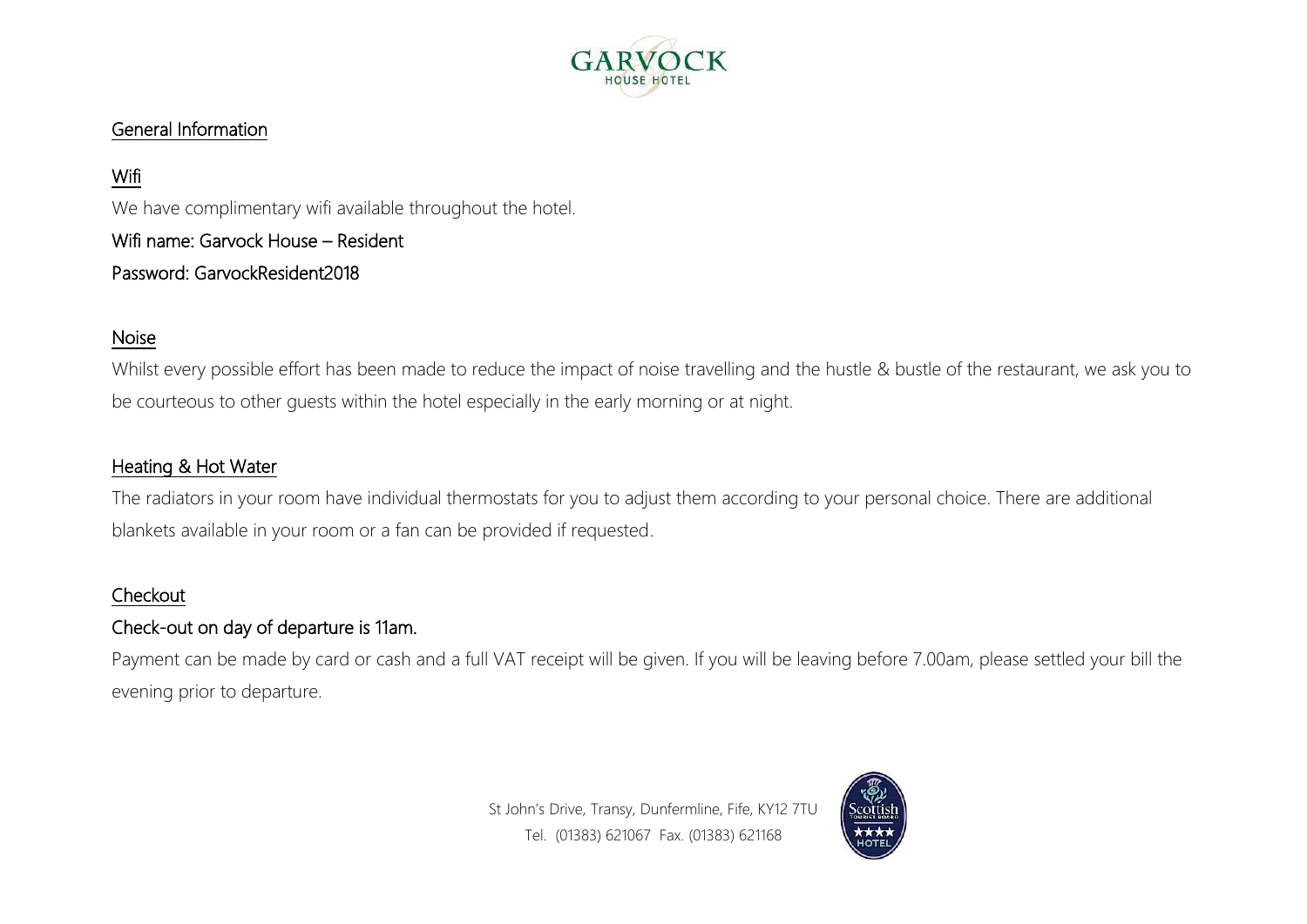

# Room Key

Your door requires to be locked when you leave, similar to your house door. It does not lock automatically. On arrival, you will be issued 1 key that must be returned on departure. If you misplace your key, a charge of £25 will be applied.

#### Damages

In the event that on departure your room is damaged, a fee will be incurred in correspondence to the damage/ cleaning required. We understand that things happen, please let us know as soon as possible so we can contact our local cleaning company or other relevant suppliers to access.

#### Accessible Rooms

We have recently renovated 12 of our bedrooms & bathrooms and now have walk-in shower facilities available on the ground floor. We do not have a lift in the hotel. If you require a ground floor/ walk-in shower please let us know on booking so we can allocate you an appropriate room.

#### Children

We are a family-run hotel & children are more than welcome through our doors. We have a family room available as well as the option to add an additional bed if required. Children under 5 are free of charge. We also have a delicious children's menu where they are spoilt for choice!

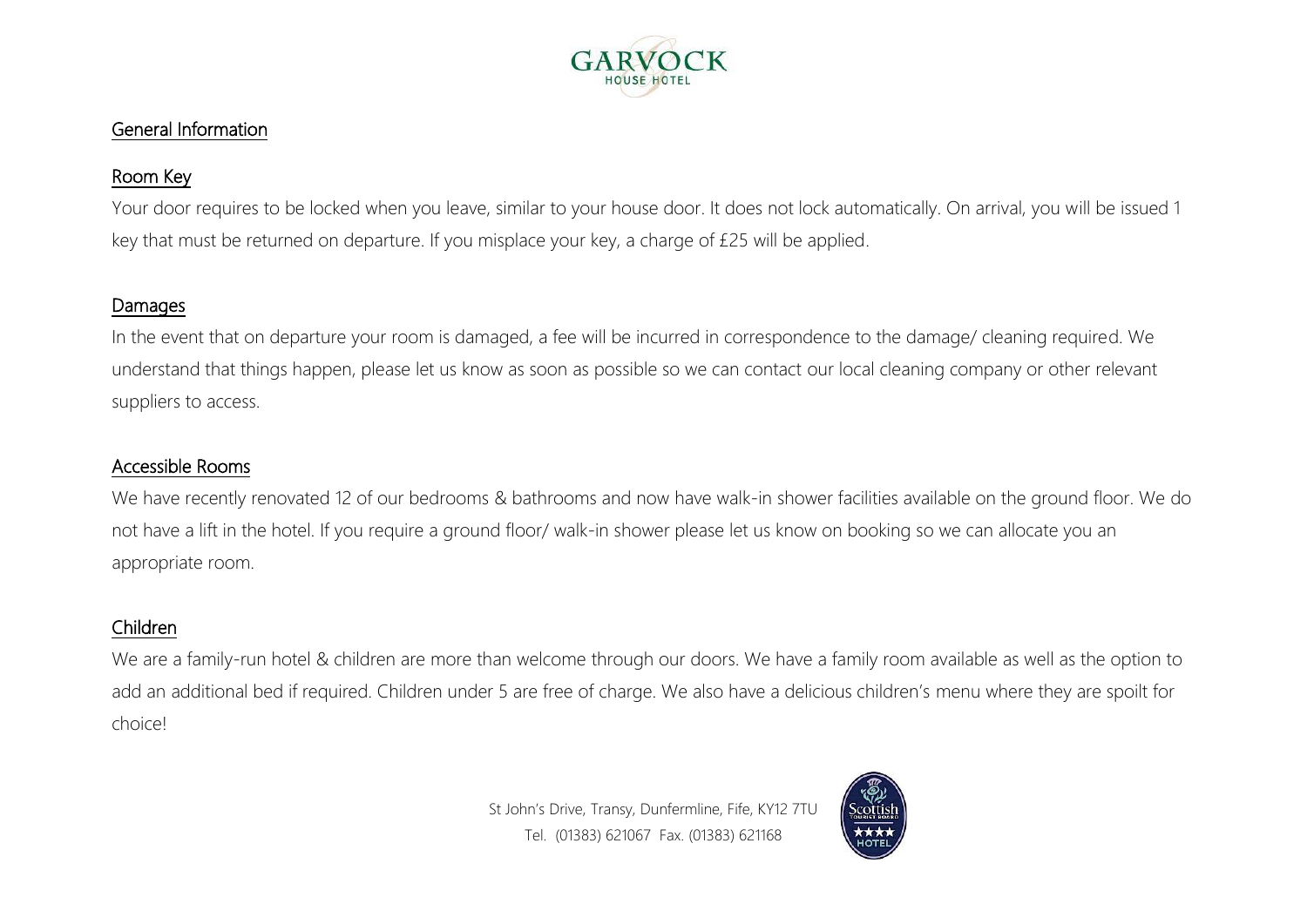

#### Local Amenities

Set on its own private grounds, Garvock House Hotel overlooks the historic town of Dunfermline and famous Forth Bridges but has the peaceful feel of a countryside retreat.

Edinburgh Airport is a 25-minute drive and Dunfermline town train station is within walking distance with regular trains to Edinburgh City Centre. Halbeath Park & Ride is located 3 miles away with plenty parking available & regular buses departing. Dunfermline Town is located only 0.7 miles, approx. 10-15 mins walking & offers a wide range of amenities and services;

- Post office
- Bank
- Chemist
- Florist
- High street shops
- Card & gift facilities

Dunfermline is also home to the Alhambra Theatre which has a range of performances regularly from live music, theatre, dance or comedy and has had many famous faces play here.

<https://dunfermline.com/>

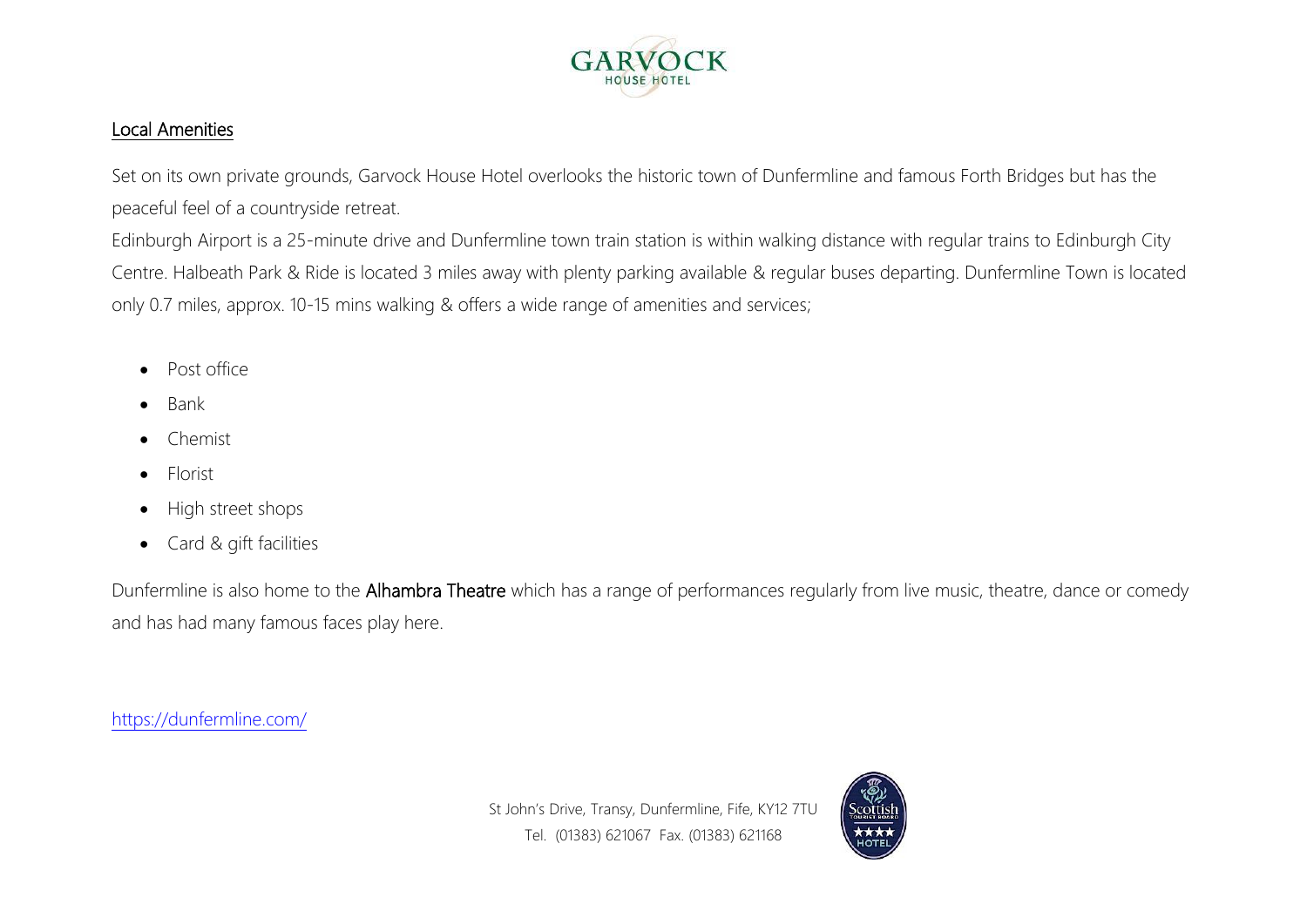

### Things To Do

# Pittencrieff Park (drive 7 mins, walk 24 mins)

Pittencrieff Park, known locally as "The Glen", is a 76 acre [public park.](https://en.wikipedia.org/wiki/Public_park) The park houses an aviary which is home to 9 resident pet peacocks as well as grey squirrels, several play parks and enjoyable walking routes along a hidden ravine.

There are many historical features and stories to be discovered and explored. Make sure you look up to see the impressive ruins of Dunfermline Palace where several Kings of Scotland were crowned and some of them lived during their reign.

# Dunfermline Abbey (drive 4 mins, walk 12 mins)

Dunfermline Abbey has a special place in the nation's heart. Laid to rest here are some of Scotland's great kings and queens – including Robert the Bruce. The abbey's great nave is also the most visually stunning example of Romanesque architecture in Scotland. <https://dunfermlineabbey.com/wwp/>

#### Fife Leisure Park (drive 9 mins)

Escape the bustle of the city and head to Fife Leisure Park. With a variety of restaurants, a bowling alley, cinema, health club and adventure golf complex, there's something to keep the whole family entertained! <https://www.fife-leisurepark.co.uk/>

# Knockhill Racing Circuit, Dunfermline (drive 16 mins)

In 1974 the first motorcycle race took place, since then a huge amount of racing stars and spectators have passed through the gates. They offer a range of experiences for everyone including drive a race car, Ferrari F430 or a 4x4 off road experience. There is also the chance to have multiple activity experiences. <https://www.knockhill.com/>

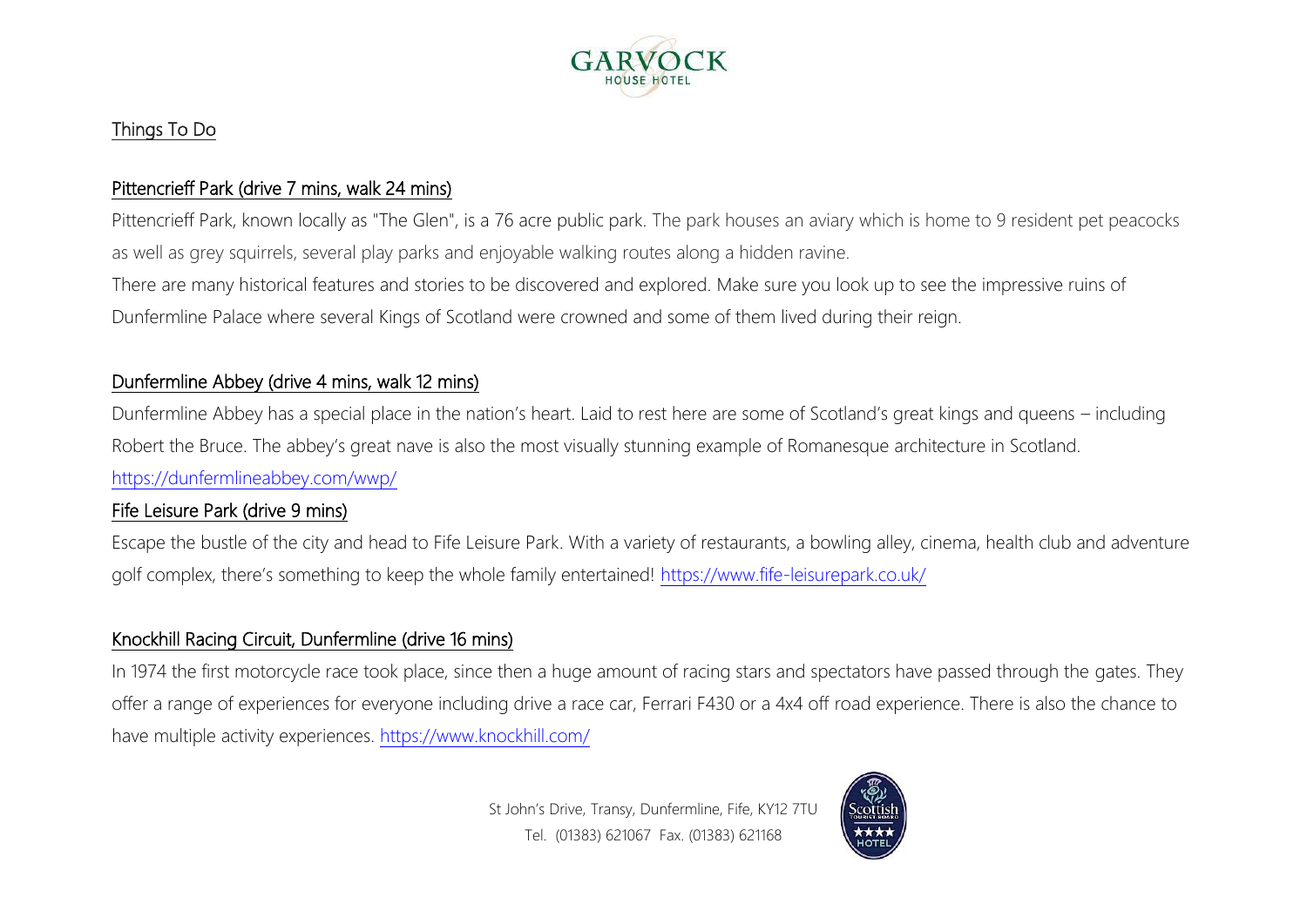

#### Balmule Park Fishery, Dunfermline (drive 10 mins)

Balmule park fishery is a family run business for beginners and experienced anglers. They are a bait and fly fishery that are stocked with Rainbow, Blue and Brown Trout from 2lb to double figures. They also have equipment to hire as well as helpful staff to set-up rod & line. Select from a bait & fly fishing permit or a catch & release permit with various hours and limits available.<https://balmuleparkfishery.co.uk/>

#### Deep Sea World, North Queensferry (drive 17 mins)

Take an amazing adventure to the bottom of the ocean and discover the facts, fiction, importance and the incredible world that lives beneath the waves. With over 30 themed exhibits the adventure takes you on travels from the Scottish Shores to the more exotic Amazon and Rainforest displays. Get up close and personal with creature encounters or take a walk along the UKs longest underwater tunnel to meet one of Europe's largest collections of sharks. <https://www.deepseaworld.com/>

#### Aberdour Golf Club, Aberdour (drive 21 mins)

Aberdour Golf Club is an 18 hole parkland golf course, established in 1896 and was voted the fourth best golfing experience in Scotland. The course has breathtaking vistas looking over the River Forth across to Edinburgh Castle and Arthur's Seat. The facilities include the Riverview Lounge (with panoramic views) and a host of other features for members, golf outings and casual visitors. Included in these facilities are changing rooms, showers, practice nets, putting green, fully stocked pro-shop, club hire, push trolley hire, electric trolley hire, buggy hire, golf lessons and custom fitting. <https://www.aberdourgolfclub.co.uk/>

#### Alhambra Theatre (drive 5 mins, walk 17 mins)

A theatre, dance, live music and comedy venue with regular performances.<https://alhambradunfermline.com/>